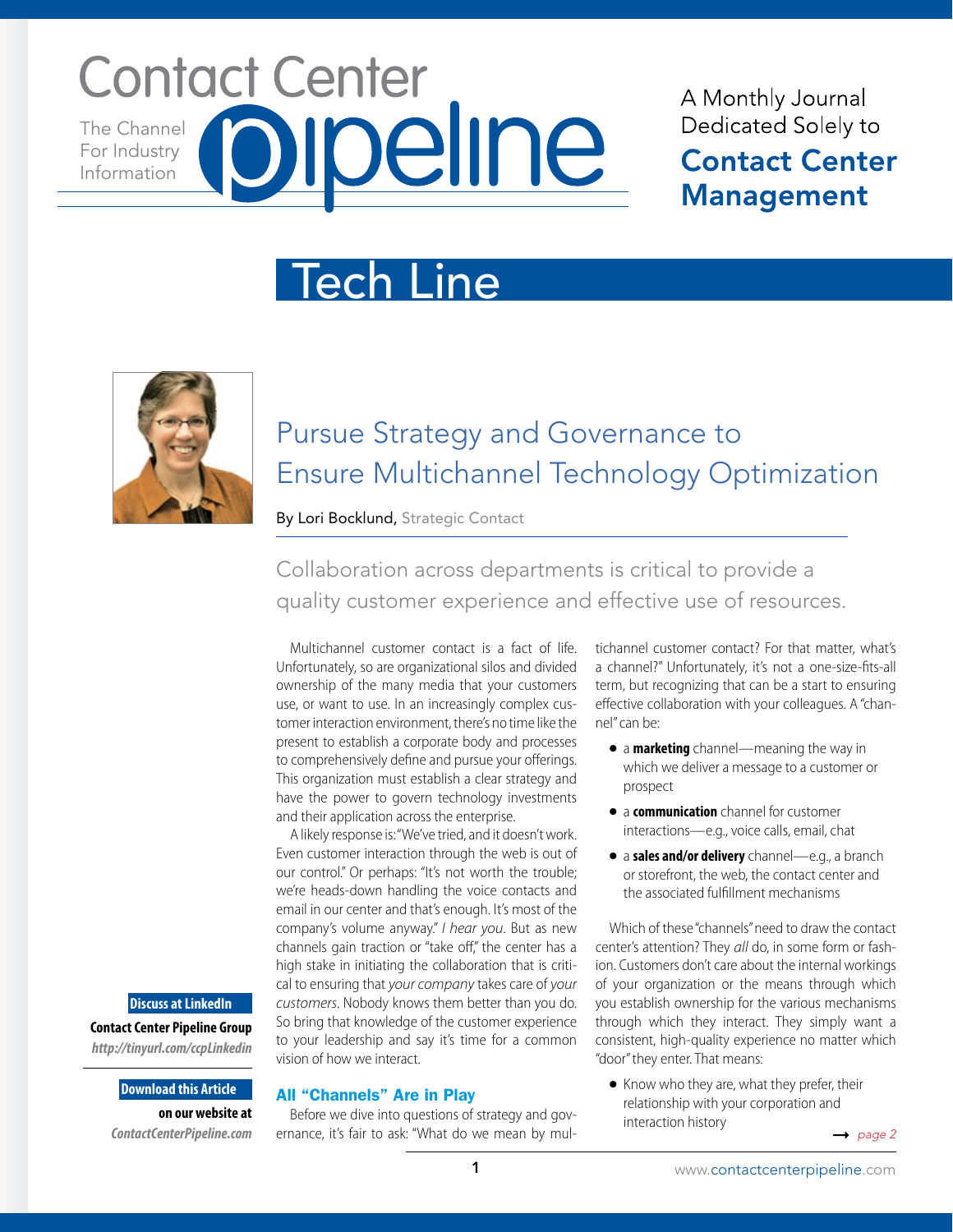#### ← page 1

- Speak with one corporate "voice" (uniform brand messaging, product/service information, customer-specific data)
- Understand the spectrum of services with which they might interact (and how to navigate through the corporate maze to access them)
- Provide effective and consistent user interfaces across self-service and assisted service options
- Establish performance levels that are in line with the choice of media—for example, immediate response for real-time contact; reasonable delay for the rest
- Make their transition from one "channel" (or department) to another as seamless as possible

In short, they want you to present a united front to the outside world. It's a deceptively simple request that is not so simple to achieve. Disparate organizational units march to their own drum beats with different agendas. It's challenging to agree on funding and prioritization, yet it's absolutely crucial to make that happen—both for the sake of the customer experience and for making effective use of our increasingly scarce corporate resources.

#### Set the Stage with Strategy

A key step in creating that unified front is to create a comprehensive multichannel strategy. As you take stock of the current environment for customer interaction, current "ownership" and organizational responsibilities are a piece of the puzzle that will emerge. That insight will point you at the crossfunctional team that needs to come together to pull off this daunting task: finding a way to bring all these channels into a cohesive strategy to support the customer needs and expectations while also delivering value to your company.

Start with a discovery process that takes inventory of the ways customers currently interact for various contact types, as well as the technology in place to enable these interactions. Gather the critical business drivers that the strategy must consider, along with the elements of corporate strategy and operational goals that will influence channel priorities. This information helps to create a common understanding of the starting point and begins to lay the groundwork for the

opportunities that lie ahead. As Figure 1 shows, a multichannel strategy must consider self-service, assisted service and proactive service—all critical elements of a comprehensive view.

**TECH LINE** 

Figure 2 shows the key steps to building a multichannel strategy. Ideally, a crossfunctional team conducts these steps together. The process moves through discovery to requirements to vision, and then dives deeper into how to bring that vision to reality. Ultimately, the team maps contact types and applications to the various media, conducts gap analysis, and prioritizes initiatives to define a plan and timeline. An outgrowth of that effort is the planning for impacts—on the internal people, processes and technology, as well as the customer. In a perfect world, your team pitches that cohesive multichannel strategy to a crossfunctional steering committee that has ongoing strategic responsibility.

#### Multichannel Governance Controls the Action

An exquisite crossfunctional, cross-channel strategy is of little use without a means to establish and sustain dialog, decision making and collaboration. It's far too easy for the collective to turn to their respective turfs and conduct business as usual. Let's face it: Collaboration can feel like giving up control, power, resources and autonomy. And it's hard to gain agreement on priorities and the myriad decisions on people, processes and technologies when the number of eligible voters increases. It's easier to simply run one's own shop, full speed ahead. But a modest uptick in organizational coordination is the price of admission to serve the customer in excellence and be good stewards of corporate assets.

A multichannel steering committee assumes the mantle of responsibility for making intelligent investments in people, processes and technologies. They also oversee optimization of the quality and consistency of the customer experience across all channels while ensuring appropriate standards of operational efficiency. See Figure 3.

This committee can get—*and keep*—everyone on the same page, working toward common goals. They'll define what is worth doing by linking proposed initiatives to strategic goals and identifying clear business benefits. They'll prioritize resources—both people and money and provide managerial oversight over approved projects. They'll surface interdependencies across

 $\rightarrow$  page 4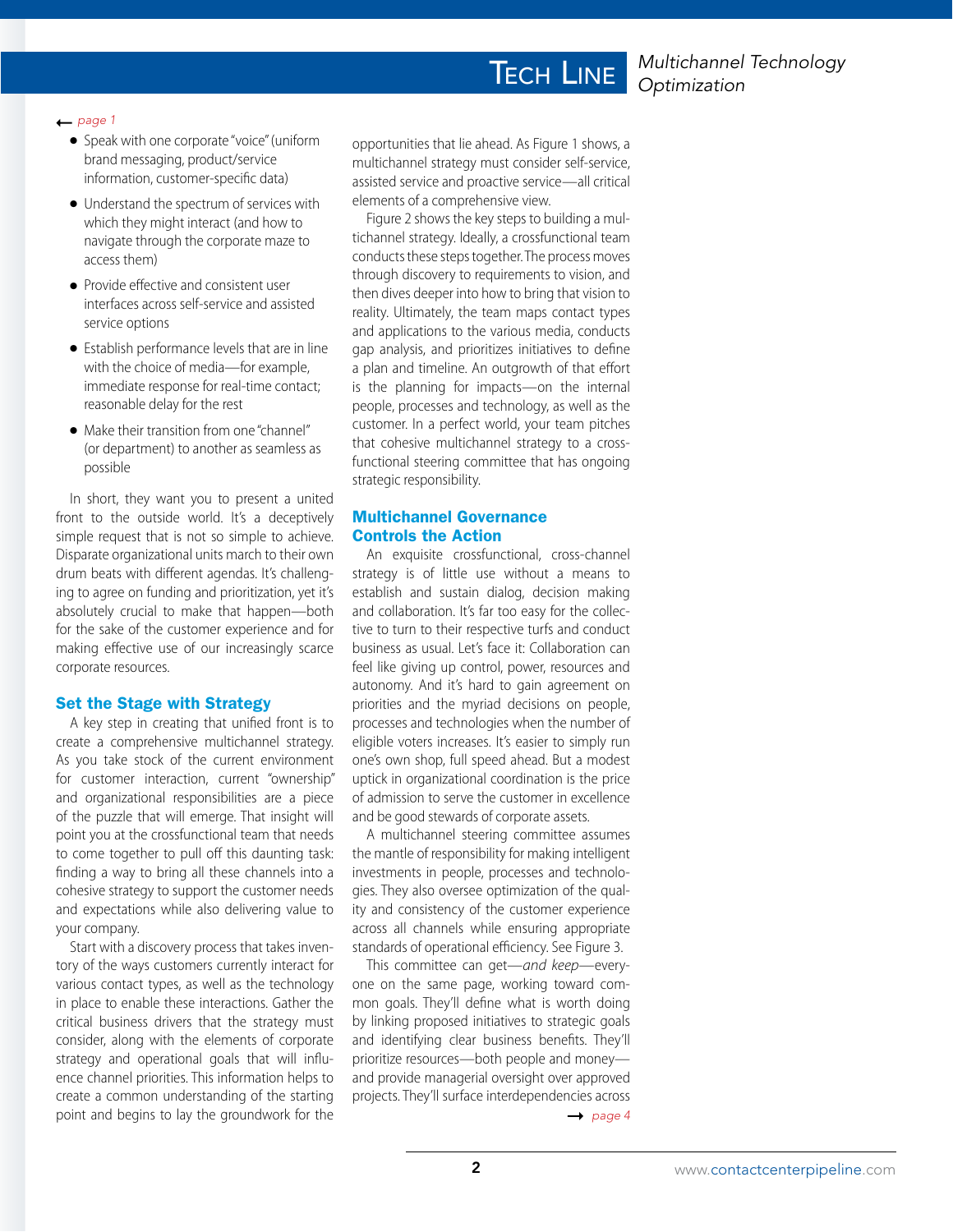

#### **Evidence of Our Multichannel World**

The overwhelming majority of respondents to our 2010 Multichannel Customer Contact survey *(http://tinyurl.com/2010MultichannelSurvey)* support (*or have plans to support*) voice, email, fax, voicemail, IVR and web self-service. More than half support (*or have plans to support*) proactive outbound alerts, social media and web chat with nearly half giving the nod to mobile applications. They're at least waist-deep, and often neck-deep, in the multichannel world. Most companies get there a channel at a time with responsibility for channel management spread across many departments. It's time to bring some cohesion to that world.

#### *Figure 2: Multichannel Strategy Planning Process*

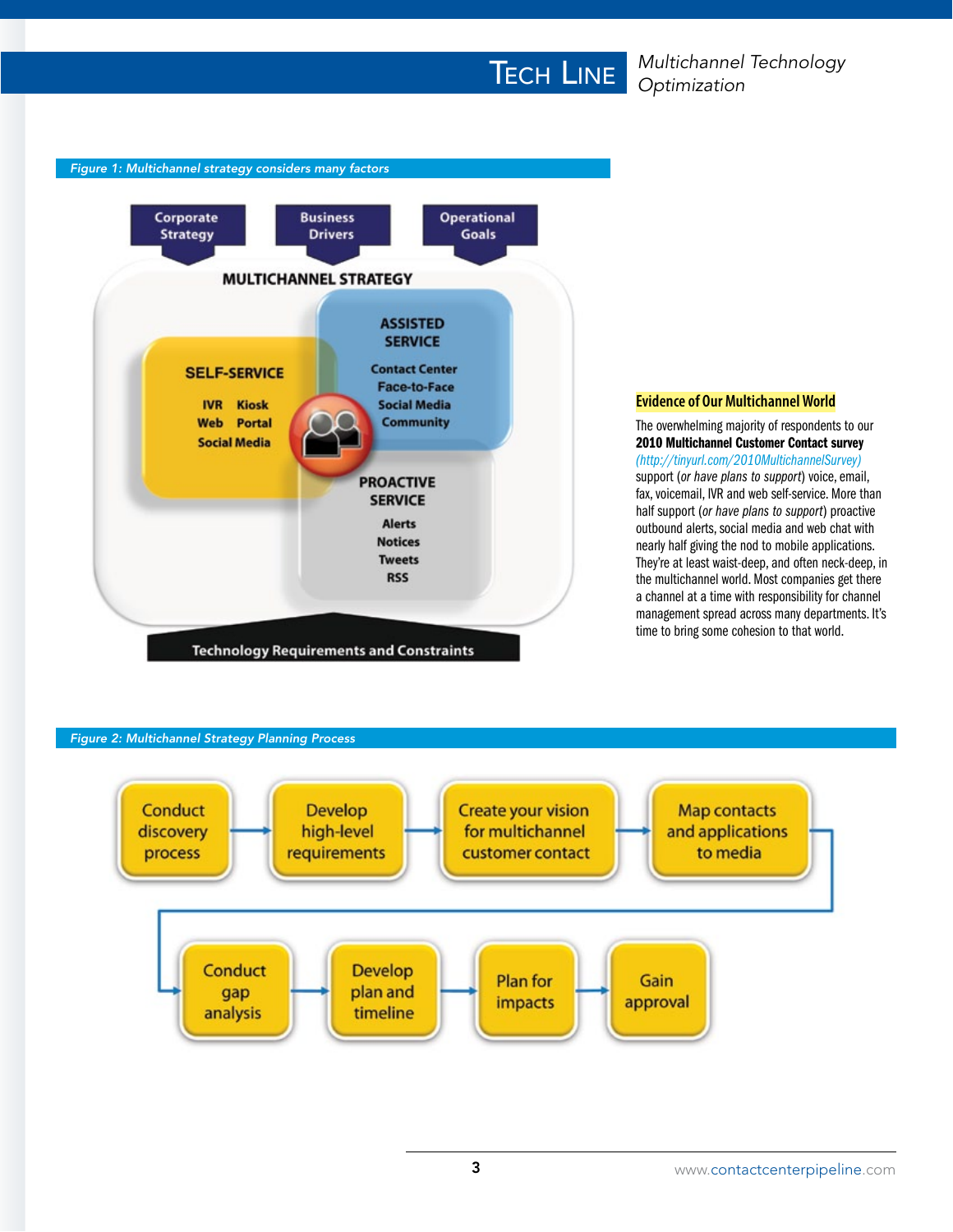### *Multichannel Technology Optimization*

#### $\rightharpoonup$  *page 2*

channels and departments to ensure that the requisite "connective tissue" gets put in place for end-to-end service delivery. And they'll hold the responsible parties accountable for results and mitigate risks to the project and the corporation.

As with the multichannel strategy, a governance structure doesn't just happen in response to good intentions. It demands focused attention to these critical success factors:

- *Visible endorsement and support by senior management* to champion the strategy, build coalitions to support it, and create the desire for change
- *Representation from all stakeholders with customer-facing responsibilities* to establish a broad base of support, leverage distinct perspectives, institute peer review for major initiatives, and effectively promote the initiatives across the organization
- *Understanding of and allegiance to common goals and vision* to pursue a comprehensive strategy that delivers appropriate value to the corporation and the customer

● *Documented policies and procedures* that govern project submission, evaluation, rating/ranking, approval, monitoring and post-implementation assessment to ensure pursuit of the right projects in the right way and instill trust and confidence in the process

**TECH LINE** 

- *Oversight of investments and resource allocations across all customer contact channels* to set priorities that yield the greatest benefit to the corporation as a whole and leverage common tools and processes
- *Performance management* to measure tangible contributions to business goals like improvements in customer satisfaction, first-contact resolution and retention while balancing business and customer requirements
- *A formal change management process* to overcome resistance to change and dramatically increase the likelihood that projects will succeed (on time, on budget) and realize the expected benefits

 $\rightarrow$  page 5

*Figure 3: Multichannel governance requires ongoing crossfunctional engagement*